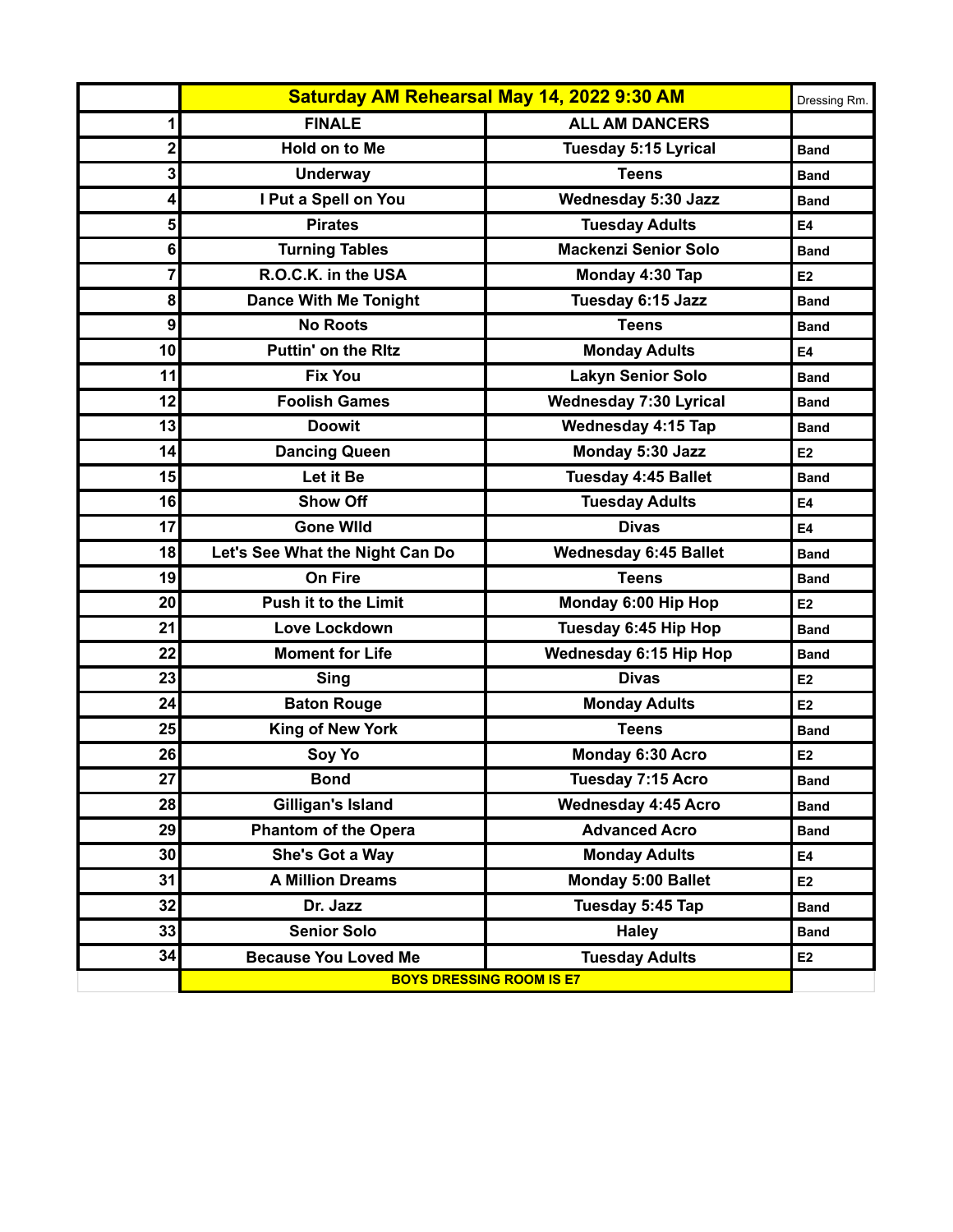|      |                                         | Saturday PM Rehearsal May 14, 2022 1:00 PM | Dressing Rm.   |
|------|-----------------------------------------|--------------------------------------------|----------------|
| 1    | <b>FINALE</b>                           | <b>ALL PM DANCERS</b>                      |                |
| 2    | <b>Never Grow Up</b>                    | <b>Minis</b>                               | <b>Band</b>    |
| 3    | We Run the World                        | Juniors                                    | E <sub>5</sub> |
| 4    | Chillin Like a Villain                  | Thursday 5:30 Jazz                         | E <sub>5</sub> |
| 5    | Glow                                    | Tuesday 6:30 Ballet                        | E4             |
| 6    | Party in the USA                        | Monday 4:15 Jazz                           | <b>Band</b>    |
| 7    | <b>My Boyfriend's Back</b>              | Thursday 5:00 Tap                          | <b>Band</b>    |
| 8    | <b>Diamonds are a Girl's Bestfriend</b> | <b>Minis</b>                               | <b>Band</b>    |
| 9    | <b>Wash That Man</b>                    | <b>Juniors</b>                             | E <sub>5</sub> |
| 10   | <b>Fired Up</b>                         | Thursday 4:30 Hip Hop                      | E <sub>5</sub> |
| 11   | <b>Rock and Roll Rules</b>              | Tuesday 5:30 Jazz                          | E4             |
| 12   | Cruisin' for a Bruisin'                 | Monday 6:00 Tap                            | <b>Band</b>    |
| 13   | Let's Go Fly a Kite                     | Thursday 6:00 Ballet                       | <b>Band</b>    |
| 14   | In My Feelings                          | <b>Minis</b>                               | <b>Band</b>    |
| 15   | <b>Only Hope</b>                        | <b>Juniors</b>                             | E <sub>5</sub> |
| 16   | <b>Butterfly Fly Away</b>               | <b>Thursday 5:00 Ballet</b>                | E <sub>5</sub> |
| 17   | Hair Up                                 | Tuesday 6:00 Hip Hop                       | E4             |
| 18   | What the World Needs Now                | Monday 5:30 Ballet                         | <b>Band</b>    |
| 19   | A You're Adorable                       | <b>Friday Creative Movements</b>           | E <sub>2</sub> |
| 20   | <b>Rotten to the Core</b>               | <b>Minis</b>                               | <b>Band</b>    |
| 21   | Mr. Postman                             | Thursday 5:30 Acro                         | <b>Band</b>    |
| 22   | I Need a Hero                           | Thursday 6:30 Acro                         | E <sub>5</sub> |
| 23   | When Can I See You Again                | Thursday 4:15 Acro                         | E <sub>5</sub> |
| 24   | <b>ABC</b>                              | Friday 5:30 Acro                           | <b>Band</b>    |
| 25   | <b>Baby Beluga</b>                      | <b>Monday Creative Movements</b>           | E <sub>2</sub> |
| 26   | Girls Just Wanna Have Fun               | Friday 5:00 Acro                           | E4             |
| 27   | Thank You for Being a Friend            | Monday 4:45 Acro                           | <b>Band</b>    |
| 28   | I'm a Believer                          | <b>Juniors Acro</b>                        | E <sub>5</sub> |
| 29   | <b>Cuban Pete</b>                       | Tuesday 4:45 Acro                          | <b>E4</b>      |
| 30 I | <b>Hawaiian Roller Coaster Ride</b>     | Friday 4:30 Acro                           | E2             |
| 31   | <b>Caribbean Disco Show</b>             | <b>Wednesday 4:15 Acro</b>                 | E <sub>2</sub> |
| 32   | <b>Ice Cream Freeze</b>                 | Tuesday 4:00 Acro                          | <b>Band</b>    |
| 33   | <b>BINGO</b>                            | <b>Tuesday Creative Movements</b>          | E <sub>2</sub> |
| 34   | <b>Secret Agent Man</b>                 | <b>Boys Acro</b>                           | <b>E7</b>      |
| 35   | <b>Time of My Life</b>                  | Thursday 6:00 Tap                          | E <sub>5</sub> |
| 36   | <b>Rainbow Connection</b>               | Friday 6:00 Ballet                         | <b>Band</b>    |
| 37   | <b>Try Everything</b>                   | Friday 5:30 Tap                            | E4             |
| 38   | Summer of '69                           | Tuesday 4:15 Tap                           | E4             |
| 39   | I See the Light                         | Friday 4:00 Ballet                         | E2             |
| 40   | <b>Razzle Dazzle</b>                    | Friday 6:30 Mini Tap                       | Band           |
| 41   | A Dream is a Wish                       | <b>Wednesday 4:45 Ballet</b>               | E <sub>2</sub> |
| 42   | <b>L.O.V.E.</b>                         | Tuesday 5:00 Ballet                        | E <sub>2</sub> |
| 43   | Don't Rain on my Parade                 | Tuesday 4:30 Ballet                        | <b>Band</b>    |
| 44   | <b>Neverland</b>                        | Friday 4:30 Ballet                         | E4             |
| 45   | <b>Surfin USA</b>                       | Friday 5:00 Tap                            | <b>Band</b>    |
|      |                                         | <b>BOYS DRESSING ROOM IS E7</b>            |                |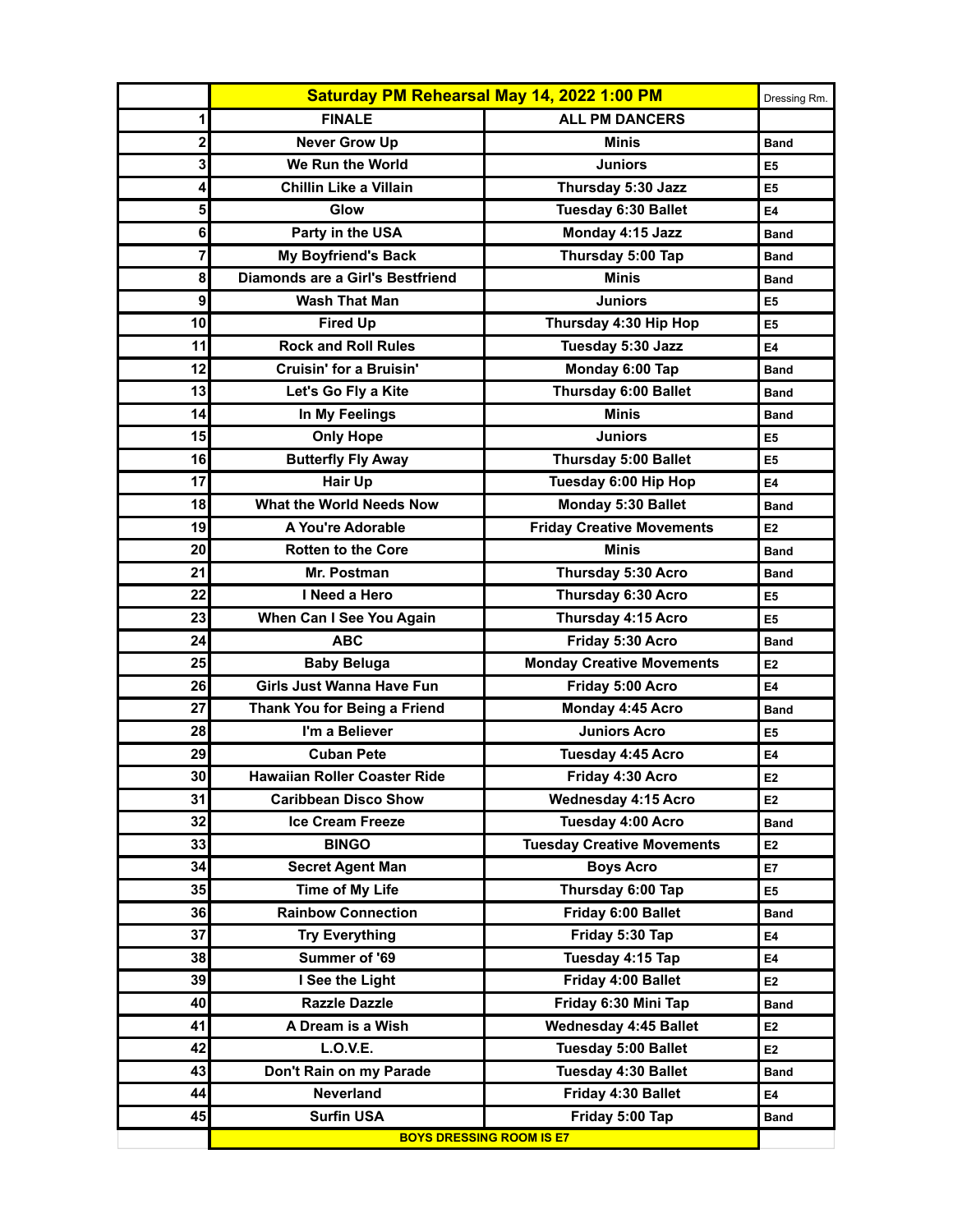|                                 | Thursday May 19, 2022 Recital 7:00 PM |                                       | Dressing Rm.   |
|---------------------------------|---------------------------------------|---------------------------------------|----------------|
| 1                               | <b>Salute to Broadway</b>             | <b>Team Production</b>                | E <sub>2</sub> |
| 2                               | <b>Rotten to the Core</b>             | <b>Mini Acro</b>                      | <b>Band</b>    |
| 3                               | <b>ABC</b>                            | Friday 5:30 Acro                      | <b>Band</b>    |
| 4                               | <b>Ice Cream Freeze</b>               | Tuesday 4:00 Acro                     | <b>Band</b>    |
| 5                               | A You're Adorable                     | <b>Friday 3:45 Creative Movements</b> | <b>Band</b>    |
| 6                               | <b>Big Spender</b>                    | <b>Level 4 Musical Theater</b>        | E2             |
| 7                               | <b>Only Hope</b>                      | <b>Level 1 Ballet</b>                 | E2             |
| 8                               | <b>Hair Up</b>                        | Tuesday 6:00 Hip Hop                  | <b>E4</b>      |
| 9                               | <b>Rainbow Connection</b>             | Friday 6:00 Ballet                    | <b>Band</b>    |
| 10                              | Diamonds are a Girl's Bestfriend      | <b>Minis Jazz</b>                     | <b>Band</b>    |
| 11                              | Don't Rain on My Parade               | <b>Tuesday 4:30 Ballet</b>            | <b>Band</b>    |
| 12                              | Let Me Think About It                 | <b>Level 4 Jazz</b>                   | E <sub>2</sub> |
| 13                              | <b>Sing</b>                           | Diva Tap                              | E5             |
| 14                              | <b>Rock and Roll Rules</b>            | Tuesday 5:30 Jazz                     | E4             |
| 15                              | <b>Surfin' USA</b>                    | Friday 5:00 Tap                       | <b>Band</b>    |
| 16                              | <b>Fever</b>                          | <b>Level 4 Tap</b>                    | E2             |
| 17                              | Yorktown                              | Level 4 Tap                           | E2             |
| 18                              | <b>Never Grow Up</b>                  | <b>Mini Ballet</b>                    | <b>Band</b>    |
| 19                              | <b>Pirates</b>                        | Tuesday 7:15 Ballet                   | E <sub>5</sub> |
| 20                              | <b>Puttin' on the Ritz</b>            | <b>Monday Adult Jazz</b>              | E5             |
| 21                              | <b>Someone Please Save us</b>         | <b>Team Elite</b>                     | E <sub>2</sub> |
| 22                              | I'm a Believer                        | <b>Level 1 Acro</b>                   | E <sub>2</sub> |
| 23                              | <b>Cuban Pete</b>                     | Tuesday 4:45 Acro                     | <b>E4</b>      |
|                                 | <b>INTERMISSION</b>                   |                                       |                |
| 24                              | <b>Phantom of the Opera</b>           | <b>Advanced Acro</b>                  | E2             |
| 25                              | In My Feelings                        | <b>Mini Hip Hop</b>                   | <b>Band</b>    |
| 26                              | Summer of '69                         | Tuesday 4:15 Tap                      | E4             |
| 27                              | <b>Wash That Man</b>                  | Level 1 Jazz                          | E <sub>2</sub> |
| 28                              | <b>Cloud</b>                          | <b>Level 4 Lyrical</b>                | E2             |
| 29                              | <b>The Cave</b>                       | <b>Level 4 Contemporary</b>           | E2             |
| 30                              | <b>Because You Loved Me</b>           | <b>Tuesday Adult Lyrical</b>          | E <sub>5</sub> |
| 31                              | <b>Baton Rouge</b>                    | <b>Monday Adult Tap</b>               | E5             |
| 32                              | <b>Gone Wild</b>                      | Diva Jazz                             | E5             |
| 33                              | Glow                                  | Tuesday 6:30 Ballet                   | E4             |
| 34                              | <b>The Woods</b>                      | <b>Level 4 Modern</b>                 | E <sub>2</sub> |
| 35                              | <b>Razzle Dazzle</b>                  | Mini Tap                              | <b>Band</b>    |
| 36                              | We Run the World                      | Level 1 Hip Hop                       | E <sub>2</sub> |
| 37                              | <b>Show Off</b>                       | <b>Tuesday Adult Jazz</b>             | E <sub>5</sub> |
| 38                              | She's Got a Way                       | <b>Monday Adult Ballet</b>            | E5             |
| 39                              | <b>Money on My Mind</b>               | Level 4 Hip Hop                       | E2             |
| <b>FINALE</b>                   |                                       |                                       |                |
| <b>BOYS DRESSING ROOM IS E7</b> |                                       |                                       |                |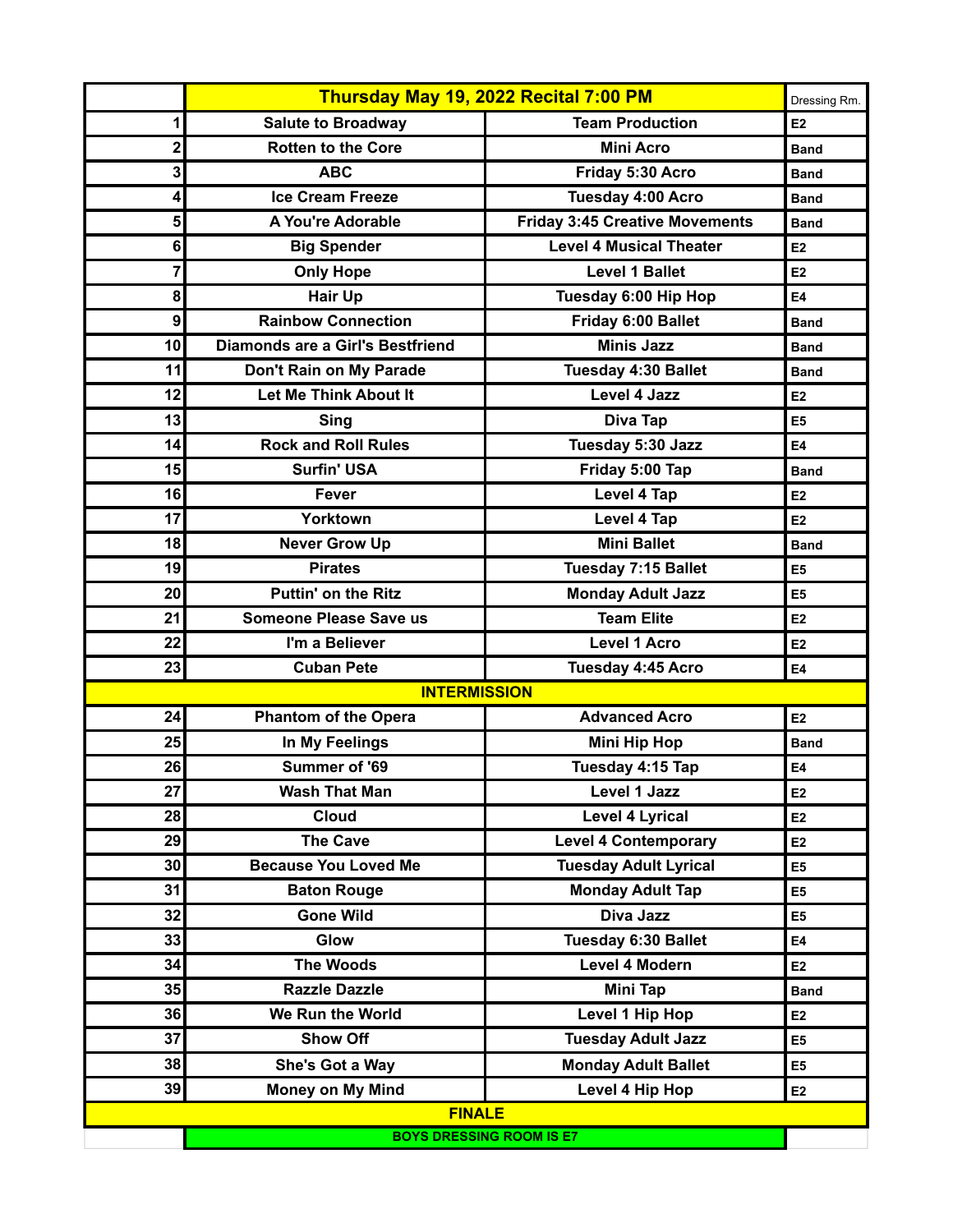|                                 | Friday May 20, 2022 Recital 7:00 PM |                                        | Dressing Rm.   |
|---------------------------------|-------------------------------------|----------------------------------------|----------------|
| 1                               | <b>Salute to Broadway</b>           | <b>Team Production</b>                 | E4             |
| 2                               | Hold on to Me                       | <b>Tuesday 5:15 Lyrical</b>            | E4             |
| 3                               | <b>Hair Up</b>                      | Tuesday 6:00 Hip Hop                   | <b>Band</b>    |
| 4                               | Party in the USA                    | Monday 4:15 Jazz                       | <b>Band</b>    |
| 5                               | <b>L.O.V.E.</b>                     | <b>Tuesday 5:00 Ballet</b>             | E <sub>2</sub> |
| 6                               | <b>Butterfly Fly Away</b>           | Thursday 5:00 Ballet                   | <b>Band</b>    |
| 7                               | <b>Try Everything</b>               | Friday 5:30 Tap                        | E2             |
| 8                               | Love Lockdown                       | Tuesday 6:45 Hip Hop                   | <b>E4</b>      |
| 9                               | <b>King of New York</b>             | <b>Level 3 Musical Theater</b>         | <b>E4</b>      |
| 10                              | <b>BINGO</b>                        | <b>Tuesday 3:00 Creative Movements</b> | E <sub>2</sub> |
| 11                              | <b>Ice Cream Freeze</b>             | <b>Tuesday 4:00 Acro</b>               | E <sub>2</sub> |
| 12                              | Thank you for Being a Friend        | Monday 4:45 Acro                       | <b>Band</b>    |
| 13                              | <b>Cuban Pete</b>                   | Tuesday 4:45 Acro                      | <b>Band</b>    |
| 14                              | <b>Secret Agent Man</b>             | Friday 6:00 Boys Acro                  | E7             |
| 15                              | On Fire                             | Level 3 Hip Hop                        | E4             |
| 16                              | <b>Chillin Like a Villain</b>       | Thursday 5:30 Jazz                     | <b>Band</b>    |
| 17                              | <b>Dance With Me Tonight</b>        | Tuesday 6:15 Jazz                      | <b>E4</b>      |
| 18                              | <b>My Boyfriends Back</b>           | Thursday 5:00 Tap                      | <b>Band</b>    |
| 19                              | <b>Rock and Roll Rules</b>          | Tuesday 5:30 Jazz                      | <b>Band</b>    |
| 20                              | Don't Rain on my Parade             | <b>Tuesday 4:30 Ballet</b>             | E <sub>2</sub> |
| 21                              | <b>Underway</b>                     | <b>Level 3 Lyrical</b>                 | E4             |
|                                 | <b>INTERMISSION</b>                 |                                        |                |
| 22                              | <b>Bond</b>                         | Tuesday 7:15 Acro                      | E4             |
| 23                              | <b>Phantom of the Opera</b>         | <b>Advanced Acro</b>                   | E4             |
| 24                              | I Need a Hero                       | Thursday 6:30 Acro                     | <b>Band</b>    |
| 25                              | <b>Girls Just Wanna Have Fun</b>    | Friday 5:00 Acro                       | E <sub>2</sub> |
| 26                              | When Can I See You Again            | Thursday 4:15 Acro                     | <b>Band</b>    |
| 27 <sup>1</sup>                 | Mr. Postman                         | <b>Thursday 5:30 Acro</b>              | <b>Band</b>    |
| 28                              | Dr. Jazz                            | Tuesday 5:45 Tap                       | E4             |
| 29                              | Summer of '69                       | Tuesday 4:15 Tap                       | <b>Band</b>    |
| 30                              | <b>Fired Up</b>                     | Thursday 4:30 Hip Hop                  | <b>Band</b>    |
| 31                              | <b>Cruisin' for a Bruisin'</b>      | Monday 6:00 Tap                        | <b>Band</b>    |
| 32                              | <b>Gone Wild</b>                    | Diva Jazz                              | E <sub>5</sub> |
| 33                              | <b>No Roots</b>                     | Level 3 Jazz                           | E4             |
| 34                              | <b>Neverland</b>                    | Friday 4:30 Ballet                     | E <sub>2</sub> |
| 35                              | Let's Go Fly a Kite                 | <b>Thursday 6:00 Ballet</b>            | <b>Band</b>    |
| 36                              | Glow                                | Tuesday 6:30 Ballet                    | <b>Band</b>    |
| 37                              | <b>Time of My Life</b>              | Thursday 6:00 Tap                      | Band           |
| 38                              | Let it Be                           | Tuesday 4:45 Ballet                    | E4             |
| 39                              | <b>Sing</b>                         | Diva Tap                               | E <sub>5</sub> |
| 40                              | What the World Needs Now            | Monday 5:30 Ballet                     | <b>Band</b>    |
|                                 | <b>FINALE</b>                       |                                        |                |
| <b>BOYS DRESSING ROOM IS E7</b> |                                     |                                        |                |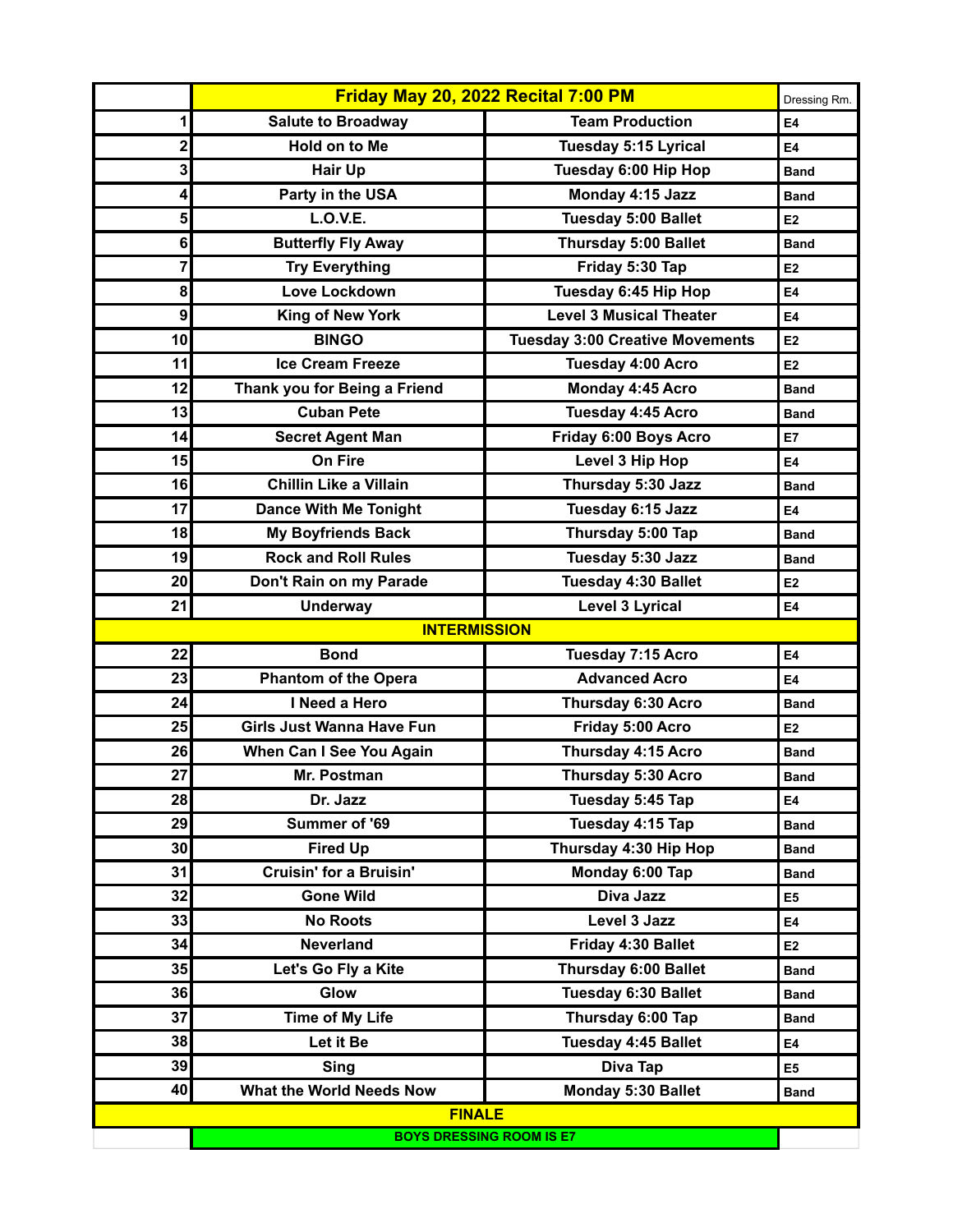|                  | Saturday May 21, 2022 Recital 2:00 PM |                                       | Dressing Rm.   |
|------------------|---------------------------------------|---------------------------------------|----------------|
| 1                | <b>Dance With Me Tonight</b>          | Tuesday 6:15 Jazz                     | E <sub>5</sub> |
| $\mathbf{2}$     | <b>A Million Dreams</b>               | Monday 5:00 Ballet                    | E <sub>5</sub> |
| 3                | We Run the World                      | Level 1 Hip Hop                       | <b>E4</b>      |
| 4                | Let's Go Fly a Kite                   | <b>Thursday 6:00 Ballet</b>           | <b>Band</b>    |
| 5                | <b>Fired Up</b>                       | Thursday 4:30 Hip Hop                 | <b>E4</b>      |
| 6                | When Can I See You Again              | Thursday 4:15 Acro                    | E4             |
| 7                | <b>Secret Agent Man</b>               | Friday 6:00 Acro                      | E7             |
| 8                | <b>Caribbean Disco Show</b>           | <b>Wednesday 4:15 Acro</b>            | <b>Band</b>    |
| $\boldsymbol{9}$ | Soy Yo                                | Monday 6:30 Acro                      | E <sub>5</sub> |
| 10               | Dr. Jazz                              | Tuesday 5:45 Tap                      | E <sub>5</sub> |
| 11               | L.O.V.E.                              | <b>Tuesday 5:00 Ballet</b>            | E <sub>2</sub> |
| 12               | I See the Light                       | Friday 4:00 Ballet                    | <b>Band</b>    |
| 13               | <b>My Boyfriend's Back</b>            | Thursday 5:00 Tap                     | <b>Band</b>    |
| 14               | <b>Wash That Man</b>                  | <b>Level 1 Jazz</b>                   | E4             |
| 15               | <b>Rainbow Connection</b>             | Friday 6:00 Ballet                    | <b>Band</b>    |
| 16               | Let It Be                             | Tuesday 4:45 Ballet                   | E <sub>5</sub> |
| 17               | <b>Dancing Queen</b>                  | Monday 5:30 Jazz                      | E <sub>5</sub> |
| 18               | <b>Time of My Life</b>                | Thursday 6:00 Tap                     | <b>E4</b>      |
| 19               | <b>Baby Beluga</b>                    | <b>Monday 3:15 Creative Movements</b> | E <sub>2</sub> |
| 20               | I'm a Believer                        | <b>Level 1 Acro</b>                   | E4             |
|                  |                                       | <b>INTERMISSION</b>                   |                |
| 21               | <b>Bond</b>                           | Tuesday 7:15 Acro                     | E <sub>5</sub> |
| 22               | I Need a Hero                         | Thursday 6:30 Acro                    | E4             |
| 23               | <b>ABC</b>                            | Friday 5:30 Acro                      | <b>Band</b>    |
| 24               | A You're Adorable                     | <b>Friday 3:45 Creative Movements</b> | E <sub>2</sub> |
| 25               | Mr. Postman                           | Thursday 5:30 Acro                    | <b>Band</b>    |
| 26               | <b>Hawaiian Roller Coaster Ride</b>   | Friday 4:30 Acro                      | <b>Band</b>    |
| 27               | <b>Hold on to Me</b>                  | <b>Tuesday 5:15 Lyrical</b>           | E <sub>5</sub> |
| 28               | <b>Push it to the Limit</b>           | Monday 6:00 Hip Hop                   | E <sub>5</sub> |
| 29               | <b>Chillin Like a Villain</b>         | Thursday 5:30 Jazz                    | E4             |
| 30 <sub>1</sub>  | A Dream is a Wish                     | <b>Wednesday 4:45 Ballet</b>          | <b>Band</b>    |
| 31               | <b>Surfin USA</b>                     | Friday 5:00 Tap                       | <b>Band</b>    |
| 32               | <b>Only Hope</b>                      | <b>Level 1 Ballet</b>                 | E4             |
| 33               | Love Lockdown                         | Tuesday 6:45 Hip Hop                  | E <sub>5</sub> |
| 34               | R.O.C.K. in the USA                   | Monday 4:30 Tap                       | E <sub>5</sub> |
| 35               | <b>Butterfly Fly Away</b>             | <b>Thursday 5:00 Ballet</b>           | E4             |
| <b>FINALE</b>    |                                       |                                       |                |
|                  | <b>BOYS DRESSING ROOM IS E7</b>       |                                       |                |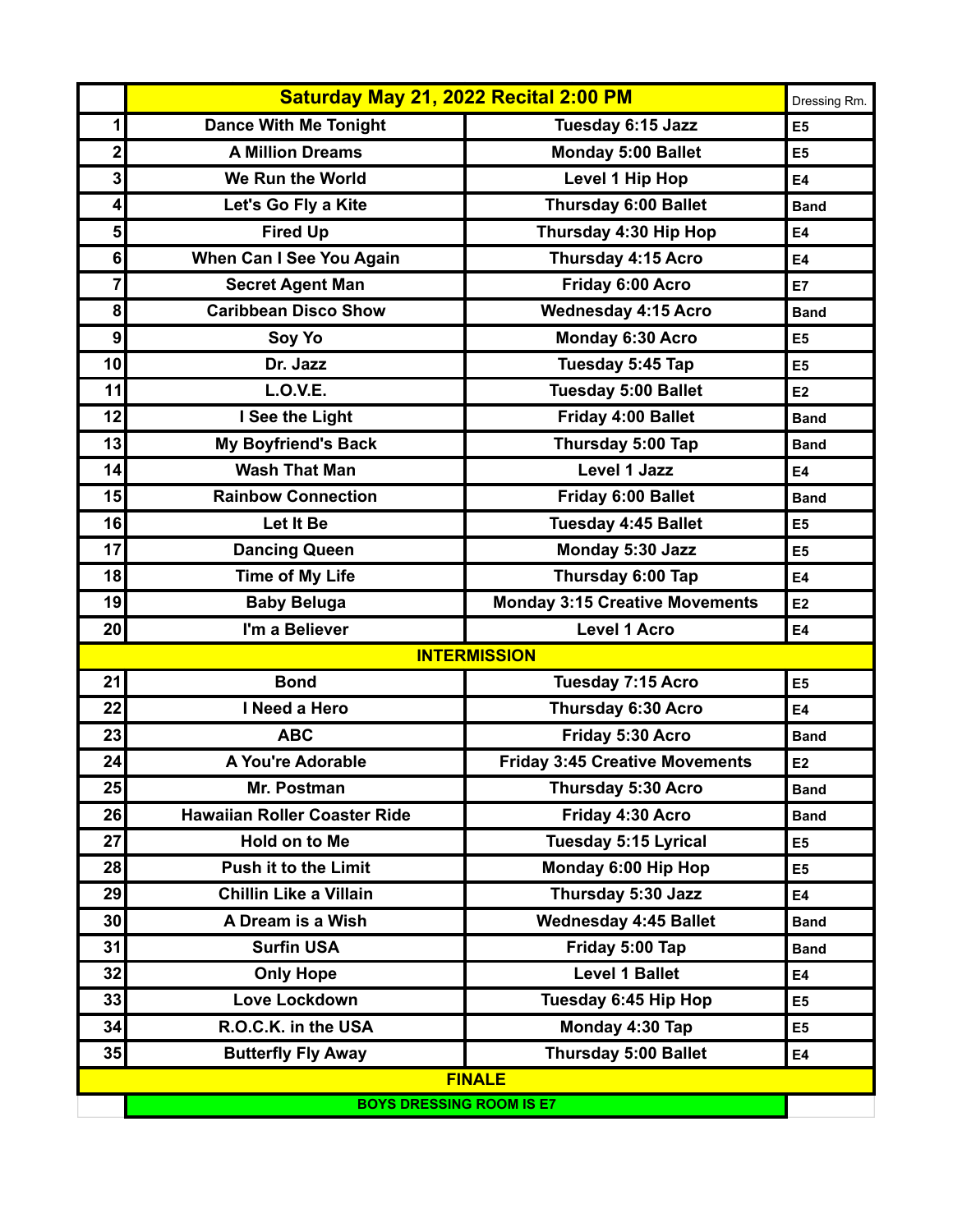|                                 | Saturday May 21, 2022 Recital 7:00 PM |                                        | Dressing Rm.   |
|---------------------------------|---------------------------------------|----------------------------------------|----------------|
| 1                               | <b>Salute to Broadway</b>             | <b>Team Production</b>                 | <b>Band</b>    |
| $\mathbf 2$                     | I Put a Spell on You                  | <b>Wednesday 5:30 Jazz</b>             | E4             |
| 3                               | <b>Pirates</b>                        | <b>Tuesday Adult Ballet</b>            | E5             |
| 4                               | <b>Rotten to the Core</b>             | <b>Mini Acro</b>                       | E <sub>2</sub> |
| 5                               | <b>BINGO</b>                          | <b>Tuesday 3:00 Creative Movements</b> | E <sub>2</sub> |
| 6                               | <b>Big Spender</b>                    | <b>Level 4 Musical Theater</b>         | <b>Band</b>    |
| $\overline{7}$                  | <b>Underway</b>                       | Level 3 Lyrical                        | <b>Band</b>    |
| 8                               | <b>Moment for Life</b>                | Wednesday 6:15 Hip Hop                 | E4             |
| 9                               |                                       | <b>Senior Solo Haley</b>               | E4             |
| 10                              | Let Me Think About It                 | Level 4 Jazz                           | <b>Band</b>    |
| 11                              | <b>Lakyn Solo</b>                     | <b>Senior Solo Lakyn</b>               | E4             |
| 12                              | <b>Baton Rouge</b>                    | <b>Monday Adult Tap</b>                | E5             |
| 13                              | King of New York                      | <b>Level 3 Musical Theater</b>         | <b>Band</b>    |
| 14                              | <b>Doowit</b>                         | Wednesday 4:15 Tap                     | E4             |
| 15                              | Yorktown                              | Level 4 Tap                            | <b>Band</b>    |
| 16                              | Fever                                 | Level 4 Tap                            | <b>Band</b>    |
| 17                              | <b>Gone Wild</b>                      | Diva Jazz                              | E5             |
| 18                              | <b>Show Off</b>                       | <b>Adult Jazz</b>                      | E5             |
| 19                              | <b>Echo</b>                           | <b>Senior Solo Nicki</b>               | <b>Band</b>    |
|                                 |                                       | <b>INTERMISSION</b>                    |                |
| 20                              | <b>Gilligans Island</b>               | <b>Wendesday 4:45 Acro</b>             | E4             |
| 21                              | <b>Phantom of the Opera</b>           | <b>Advanced Acro</b>                   | <b>Band</b>    |
| 22                              | <b>I Don't Think About You</b>        | <b>Senior Solo Ryleigh</b>             | <b>Band</b>    |
| 23                              | Diamonds are a Girl's Bestfriend      | <b>Mini Jazz</b>                       | E <sub>2</sub> |
| 24                              | <b>Puttin' on the Ritz</b>            | <b>Monday Adult Jazz</b>               | E5             |
| 25                              | <b>Turning Tables</b>                 | <b>Senior Solo Mackenzi</b>            | E4             |
| 26                              | <b>The Cave</b>                       | <b>Level 4 Contemporary</b>            | <b>Band</b>    |
| 27                              | Cloud                                 | <b>Level 4 Lyrical</b>                 | <b>Band</b>    |
| 28                              | We Run the World                      | Level 1 Hip Hop                        | E <sub>2</sub> |
| 29                              | <b>Because You Loved Me</b>           | <b>Tuesday Adult Lyrical</b>           | E <sub>5</sub> |
| 30 <sup>°</sup>                 | In My Feelings                        | <b>Mini Hip Hop</b>                    | E <sub>2</sub> |
| 31                              | <b>No Roots</b>                       | Level 3 Jazz                           | Band           |
| 32                              | <b>The Woods</b>                      | Level 4 Modern                         | <b>Band</b>    |
| 33                              | Let's See What the Night Can Do       | <b>Wednesday 6:45 Ballet</b>           | E4             |
| 34                              | <b>Wash That Man</b>                  | Level 1 Jazz                           | E <sub>2</sub> |
| 35                              | She's Got a Way                       | <b>Monday Adult Ballet</b>             | E5             |
| 36                              | <b>Never Grow Up</b>                  | <b>Mini Ballet</b>                     | E <sub>2</sub> |
| 37                              | <b>Someone Please Save Us</b>         | Team Elite                             | <b>Band</b>    |
| 38                              | Sing                                  | Diva Tap                               | E5             |
| 39                              | <b>Foolish Games</b>                  | <b>Wednesday 7:30 Lyrical</b>          | E4             |
| 40                              | On Fire                               | Level 3 Hip Hop                        | <b>Band</b>    |
| 41                              | <b>Razzle Dazzle</b>                  | <b>Mini Tap</b>                        | E <sub>2</sub> |
| 42                              | <b>Money on My Mind</b>               | Level 4 Hip Hop                        | <b>Band</b>    |
| <b>FINALE</b>                   |                                       |                                        |                |
| <b>BOYS DRESSING ROOM IS E7</b> |                                       |                                        |                |